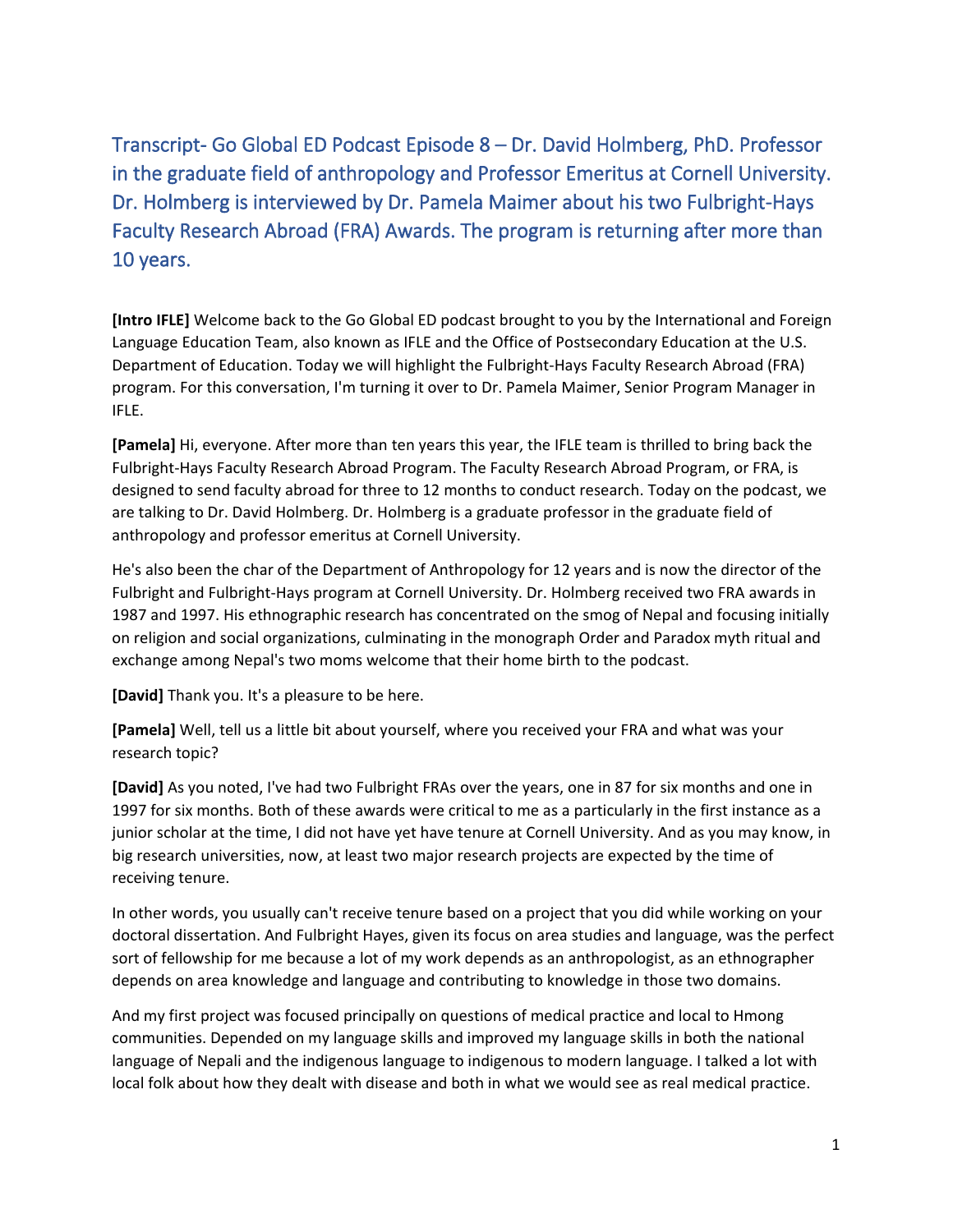In other words, using various botanicals to improve people's health condition, but also working with local shamanic healers who would do things like capture lost shadow souls and raise up a life force. And that project was critical to me. It was the second major project after my first two-year research stint in Nepal in the mid-1970s and was a tremendous boon for me.

My second project took a somewhat different tack. It was focused on ethno-historical project of reconstructing systems of forced labor that continue in Nepal up to the mid-1960s. These forced labor regimes were imposed principally, but not exclusively on the Tamang people who lived in the districts immediately surrounded the cabinet and thus were very close to the center of the state.

Talked to a lot of old people on that trip again, both in Nepali and Hmong languages.

**[Pamela]** So what did the FRA a funding allow you to do while you were there in terms of your research?

**[David]** Well, obviously the key things of travel and support, including I was traveling with my family on both of those trips and being able to get, you know, considerable amount of excess baggage over it was critical for the period of time we were going to be residing in Nepal. They also provided us with a research budget. I can't remember the amounts at this point, but there were significant, particularly for internal travel, internal travel in Nepal can include hiring ships to get to relatively remote areas and that sort of thing.

Plus, all the supplies you need in research everything from paper supplies to recording supplies, scanner supplies and the like, particularly. My second project, which was devoted, was a historical project which included locating and then copying documents. Ancient, pretty old historical documents, sometimes going back almost 200 years. But most significantly, for someone who is established in life as a professor or even an assistant professor.

The great thing about the Fulbright phase was it covered your salary, which was you know, set at the time you applied for the grant. And this is pretty significant for people who are becoming professionally established. Other grants often don't provide that level of assistance. So, for me, I was able to come by and you would use the six months I received on that foray and combine that with a leaf I would get from Cornell for another semester, and I would get a full year off.

For anthropologists, this is very significant. If you take all your time off to go and do field research, you can't use your leave to write, which has published things, which is a significant part of the career trajectory of any academic. And so being able then to do the field research under the auspices of the right program. But then having the time under a leave, a sabbatical leave or other kinds of leaves to do writing was a critical support for me as a particularly as a junior faculty member, but also as a more senior faculty member.

**[Pamela]** So how was the faculty research abroad? How did that impact your career trajectory as a young researcher? And then later on, how did it help, hurt or impact your tenure, will you?

**[David]** Yeah, well, it certainly did on the first round because it was my second major research project, and it was after that project and before the second project that I received tenure. And so that was a huge support. And, you know, the second you're a supporter of six months of support I got was also absolutely critical to me because although my first foray, I was kind of extended out of my initial research and added on to it, I really was able to open up a completely new field of research on the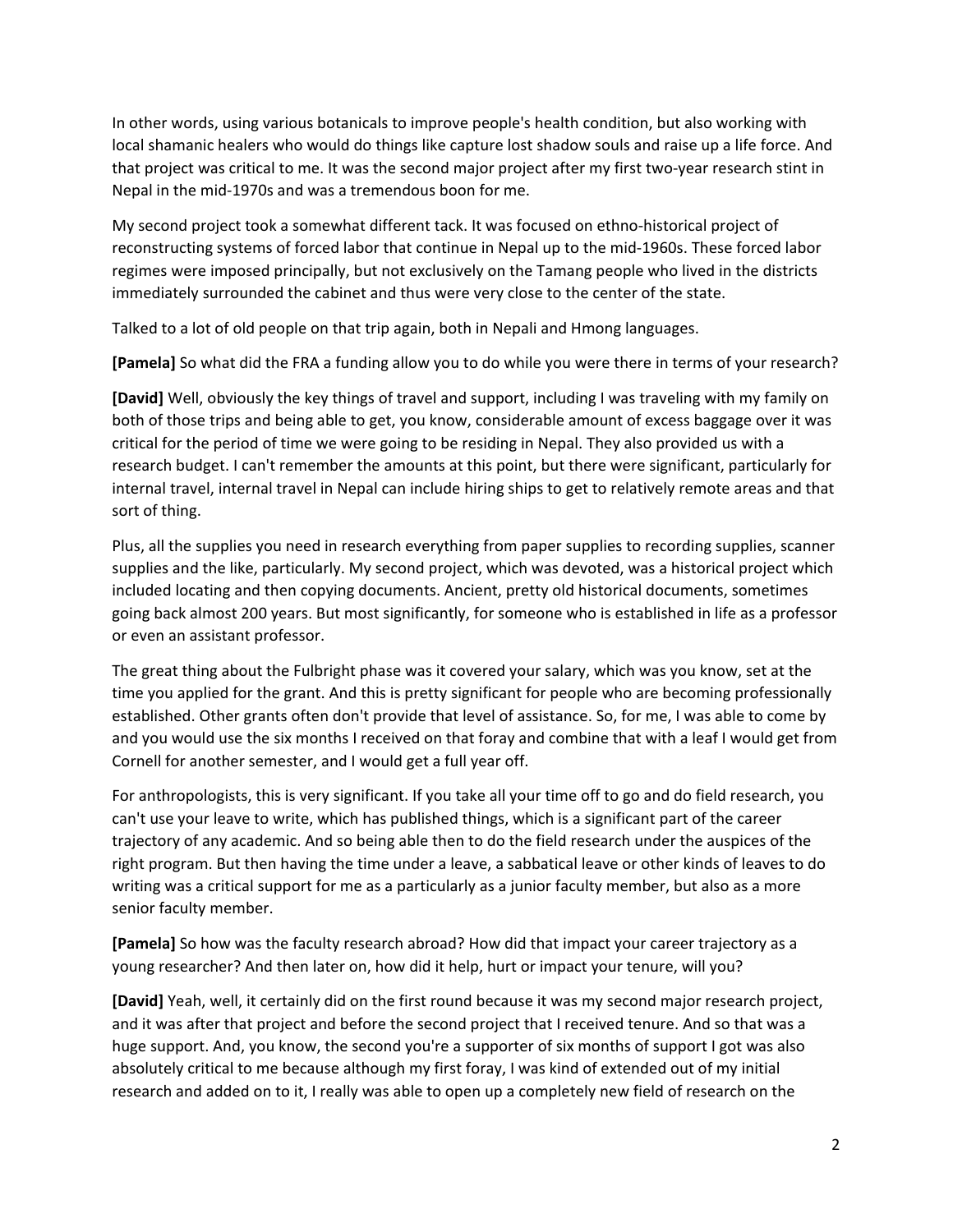second half, right on this historical project, looking at these systems of forced labor, about which we knew very little from the perspective of people and village communities in Nepal.

**[Pamela]** And tell us how that experience you got to really witness firsthand research and action and some changeovers in government that really significantly impacted you going forward. With your research. Tell us about those experiences.

**[David]** Well, particularly in the second FRA, which I focused on this historical forced labor system, it was shortly after the political revolution in Nepal that occurred in the early 1990 in which Nepal moved from a kind of royal dictatorship to a constitutional monarchy before 1990 freedom of speech, freedom of association kinds of things that we accept as the normal in our lives were not possible in Nepal and particularly groups of people who had been subjected to various forms of oppression were not allowed to organize.

Nepal was and continuous to be a caste-based society. And although the Tamang themselves are not a Hindu caste population, they were incorporated the state very low in the hierarchy and were never allowed into government or any other aspects of economic and political life in Nepal in any significant way. But after 1990 they were able to organize and to demand recognition and they were one of the most significant Tibetan Burman minority populations in Nepal and indigenous populations in Nepal.

Although as a census figures are at their accuracy is always questioned by, you know upwards to 40 to 50% of the population in Nepal would be categorized as indigenous. And these people were pretty much on the outs. So after 1990 they were allowed to organize. So they take it took a huge interest and were collaborators in large respect.

In this research that we were conducting, which I did an association with my long-time research associate So you want to log who was from the community in which I worked and who work hand in glove with me all the way through this period. But the ethnic associations in Nepal took a real interest in this work because it contributed to their own historical discovery of their situation in Nepal.

And this also then led to a. Along with its ethno-historical research as a model for I was very interested in what was going on at the time, which was this identity politics as it was emerging in Nepal. And I was able to follow it as it progressed through the through the years, right up until the present time.

**[Pamela]** That sounds super interesting, and I'm sure that it also was you were told me you were able to have some impact on policy as a result of your research there. Tell us a little bit about that.

**[David]** Well, you know, Nepal has gone through a tumultuous time since 1990 and they went through what they call people's movements John Andolan and Nepal. They've gone through two major people's movements. The second one was in the mid 2000 there was also a Maoist insurgency that grew up in the mid-1990s and continued on into the mid to 2005 2006.

And on several occasions because I worked with very closely with to Hmong people and other people in Nepal I ended up being invited to conferences, briefing new ambassadors to Nepal and also a conference at the State Department about what the U.S. response should be to the Maoist insurgency in Nepal. And because I was intimately involved with people on the local level in Nepal, I hope I had something positive to offer in terms of the formation of U.S. policy, in particular towards Nepal.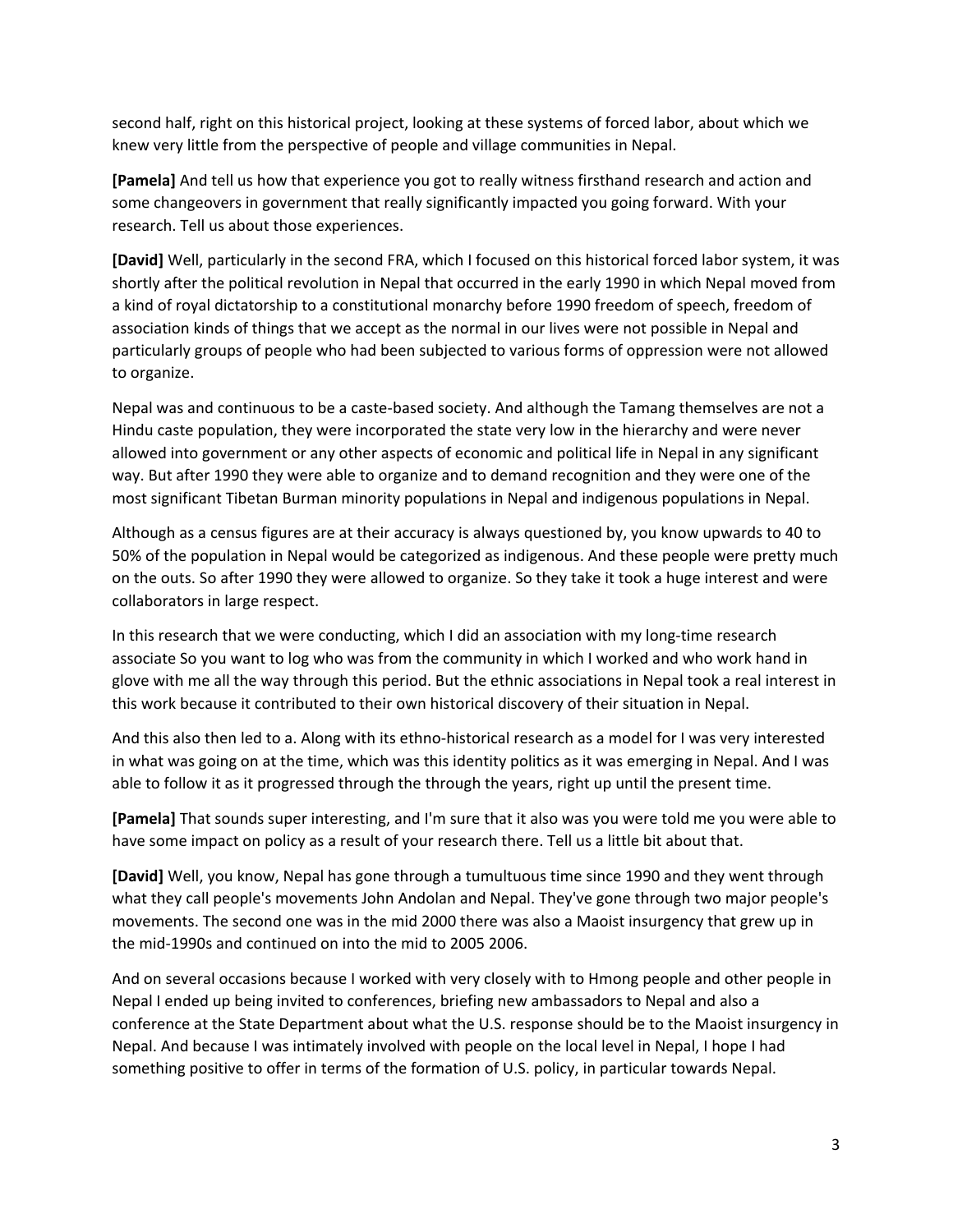The you know, we all know that in Washington, and we talk about inside the ring road mentality, you know, on the Nepal side of things, too. There there's a inside the Beltway in Washington and Nepal. There's a ring road that's called the people speak of inside the ring road, where people really don't know what's going on out in the hinterland.

You know, what's going on in the hinterlands is really invisible, awesome to people in the center. And this is where the Maoist movement grew up and sustained itself, whereas people in the center weren't really even Nepali elites were not aware of what was going on But my whole research career in Nepal has been primarily focused on rural areas where the grievances of local people, the situation of local people in the rural areas, were critical to understanding the Maoist movement and how to respond to the Maoists.

**[Pamela]** And I think an important thing about the faculty research abroad and our other Fulbright programs are its emphasis on language and being able to go out and communicate with the people in their language. Talk about how language impacted your fellowship.

**[David]** Well, I mean, both Nepali and Tamara's language were critical to all the research I've done since I've been in Nepal. And the support is there for a program, as you know. Without that, I wouldn't have been able to enhance my abilities in both of those languages. To you know, I can give you an example of how a language to your particularly to my language knowledge was important.

One of the things I was doing throughout the Maoist insurgency period was trying to to witness and document what was going on in the rural area in which I worked in terms of Maoist of the Maoist insurgency, but also the effect of government military actions on local people who were kind of caught between the Maoist forces and the government forces as they were as they were fighting each other.

And, you know, the way people, of course, in these villages, communities, they were they would get interrogated by government forces at one point, and then the next day they'd be interrogated by Maoist forces. And they would they were really caught in between and would sort of keep their mouth shut. But if they get their mouths shut, they would get beaten and harassed and in other kinds of ways.

But I was able to talk to people in the native language, Nepali dominant Nepali populations as well, do not speak the local language, but I could be up in the village is during this period. I could talk to local people into my language. And they had their own secret language for talking about both the Maoists and the government troops.

The Maoists were stationed high up in the forests in the mountains and would swoop down at night and extract things from village communities and the troops would come during the day. And so in some odd language, they would refer to the Maoists as people of the night wouldn't do me. And the p they referred to the government troops as the green people the pygmy.

And but, you know, you could get a lot of you could find out a lot about what's going on. The language produces rapport particularly for a dominated population. If you go particularly as an outsider, as a Westerner who can make the effort to learn the language that people use in their everyday lives, that produces a bond and a rapport of trust.

So they were very often very willing to talk to me and about things. They trusted me also because of my long-term relationships with them. But language is the gateway to rapport and understanding, and I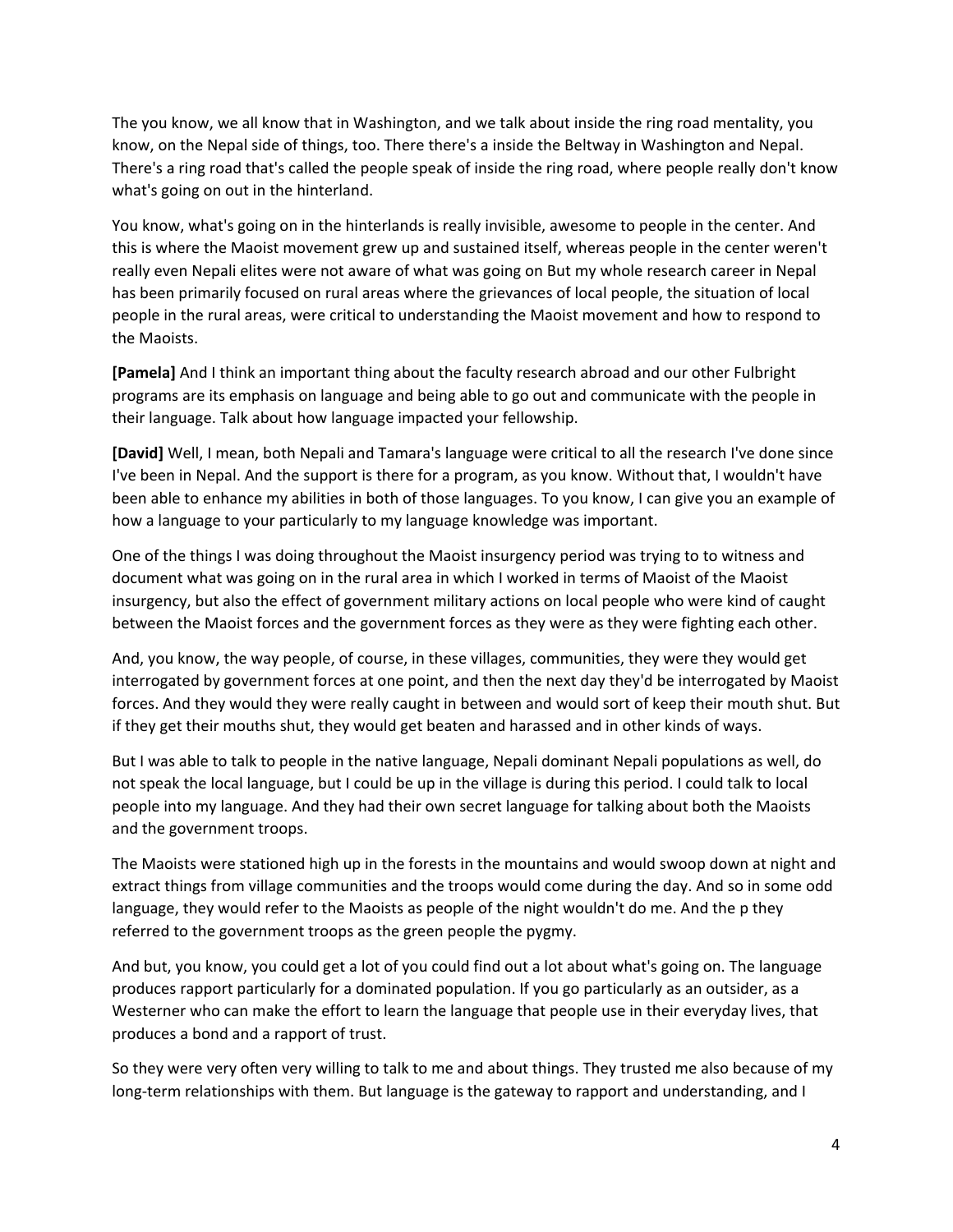hope I could bring that knowledge to bear both to my colleagues in Nepal, who I also had associations with people in all levels in Nepal, society, and government.

And I could take my knowledge and help inform the situation there. But I also felt like I could inform policymakers on the U.S. side as well.

**[Pamela]** That's fantastic. And that's the things we love to hear about, is how language can really transform a situation and give you more access as a researcher. And that's what our Fulbright based programs were designed to do. But now we all we never like to have people leave without giving us a taste of their experience through an interesting or funny or impactful story that they may want to share with the audience about their experience. And do you have one of those stories.

**[David]** Well, I have all kinds of stories. I don't know if some of them are fit for prime.

**[Pamela]** Time, maybe G-rated or, you know.

**[David]** I'd probably have some R-rated ones that are pretty funny. You know, I like to think of I had a very close relationship with the head man of the village where I worked. He became an villager's eyes. My father and I used to spend endless hours on the they have these kinds of platforms on the front of their houses where people sit around and gather to discuss the day's events or to resolve disputes.

Because he was the head man. It was sort of the center of the village activity. And I used to hang out up there. I was kind of his sidekick. He would use me for setting up various jokes that he had and but he was also a very observant man, and he'd been observing some foreigners. He'd come visit us and he'd seen them around and he got to, you know, of course, knew me and my wife pretty well.

And he would say, you know, I've been watching you Americans over the years. He said, and you know, when we Nepalis arrived in a new village, we kind of hover outside the village on the hillside. We looked down and we looked down into that village and we say, Where are we going to get something to eat, you Americans?

You go, you sit outside that village, you look down the village, you say, Where am I going to find a toilet? Oh, which that was against.

**[Pamela]** (Laughs) One or the other.

**[David]** But he kind of captured in a nugget, which is the difference between a life for relatively subsistence level people, where you had visitors coming from outside and, you know, we were a pretty big group. We had two children. My wife, myself, and we had a young student because we were traveling alone around in the mountains a lot, our kids weren't going to be able to be in school.

We took a recent base student who was very interested and that part of the world to go on as our kids tutor. So we were a group of five people rich in small highland villages in Nepal. You know, you can't just crash on people in their small houses. So right we had this this relatively big tent and we were up, you know, looking for documents and interviewing old people in this village in the spring and in the spring, these very high winds come off the Tibetan plateau and they can be fierce I mean, they can really, really blow.

And so we're it's the middle of the night and the wind starts to blow at such an incredible level that our tent is blown over nearly flat. I was afraid the tent was going to pick our young daughter up in just lift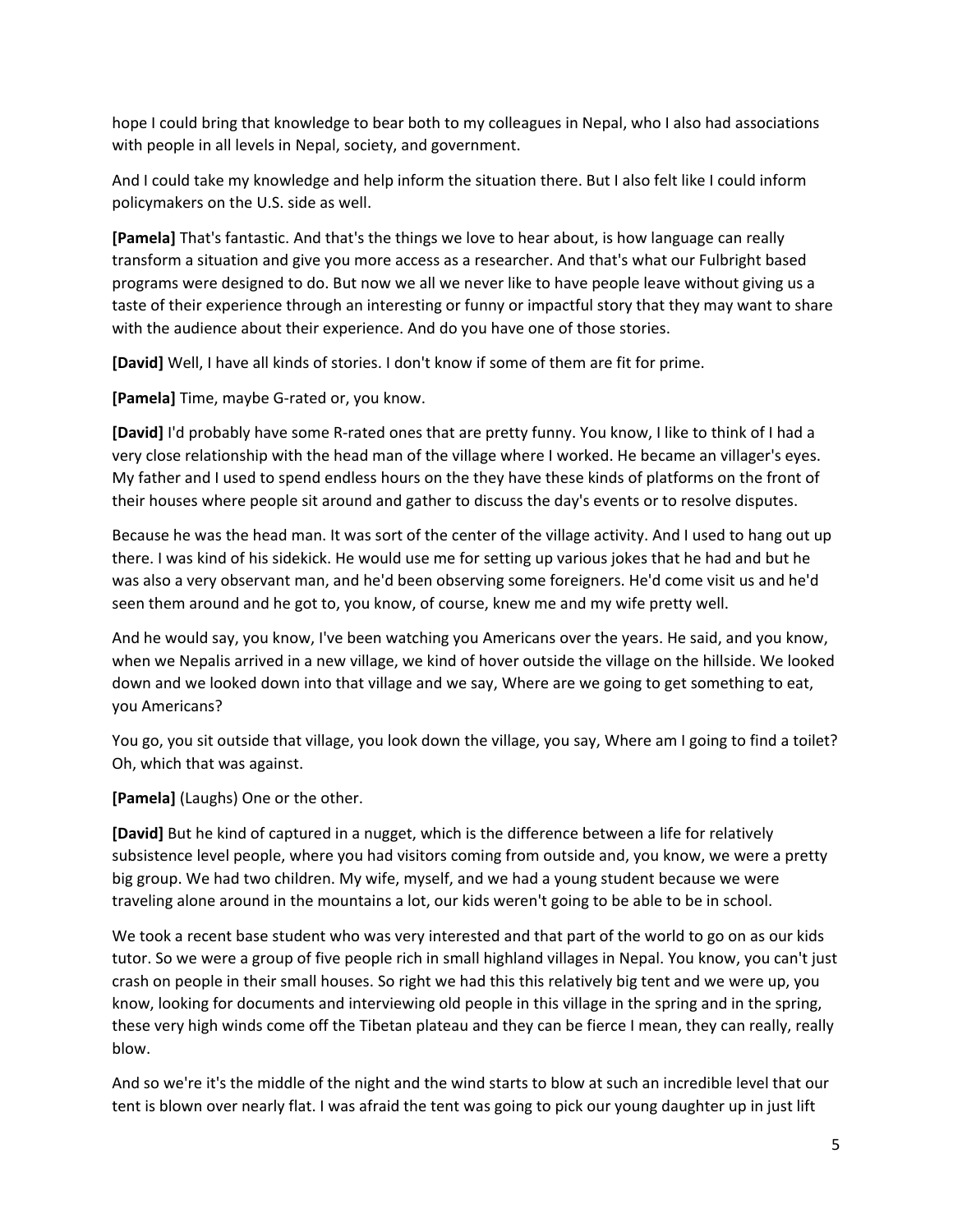her off and carry her away. And so we were madly, you know, got the kids into a house and we were trying to hold somehow hold the tent down.

And of course, we became the total laughingstock of village the next day for our adventures of flying a flying tent. You know, the stories go on and on and some of them are so funny and some of them are funny. Yeah.

**[Pamela]** And I think that's important, too, that it's such a rich experience. That you had and you were able to have your family participate in that experience. And that's one of the differences with Fulbright Hays is that we do offer enough funding for families in our Deidre program, and A is based on your salary so that then allows you to have the family participate, whereas that might not be true of other experiences but now we come to the end of our discussion and we appreciate everything that you've had to contribute and still are contributing to the Fulbright-Hays programs.

In your role as director of the Fulbright Program at Cornell, is there anything you'd like to leave for new applicants to understand or tips about their applications for the program?

**[David]** Well, first, let me say that I'm a tremendous supporter of Fulbright programs and the Fulbright Hayes program particular, which so values the production of knowledge about other parts of the world, knowledge about not only culture and society, but also language and history and environment. And you can get a whole host of international development and all the kinds of things that are so critical.

And so I do want to say that as far as tips. I mean, the great thing about the Fulbright-Hays programs that actually credits what you know about other parts of the world and your language. And in your proposals, you can demonstrate that the area studies knowledge and enhance that area, established the studies knowledge through the research you want to conduct.

And the proposals thus are somewhat different where other disciplinary oriented funding programs will be looking at, you know, not the sort of proposals that be strong and a disciplinary sense, but they don't necessarily credit that area. Studies knowledge the way Fulbright-Hays has historically as I understand it, the review committees are made up of people who are familiar with those areas of the world and are also deeply familiar with those places and credit the kinds of knowledge that you can bring to your applications.

The other thing, of course, is that you can the Fulbright-Hays expects, in my experience that you have deep and appropriate contacts in the host country. So not only are you enhancing knowledge production, you're also enhance human relations, your ties to people in academic communities in the host country. And those also have to be demonstrated, in my experience within the application itself. And they take those kinds of relations quite seriously.

**[Pamela]** That's fantastic. And we look forward to applications for the Faculty Research Abroad program. And if you have questions, please contact [FRA@ed.gov.](mailto:FRA@ed.gov) We'd like to thank you, Dr. Holmberg.

**[David]** Thank you.

**[Pamela]** And to everyone out there, make sure you come and visit us at the Department of Education's website to learn more about the Fulbright-Hays programs. Thank you.